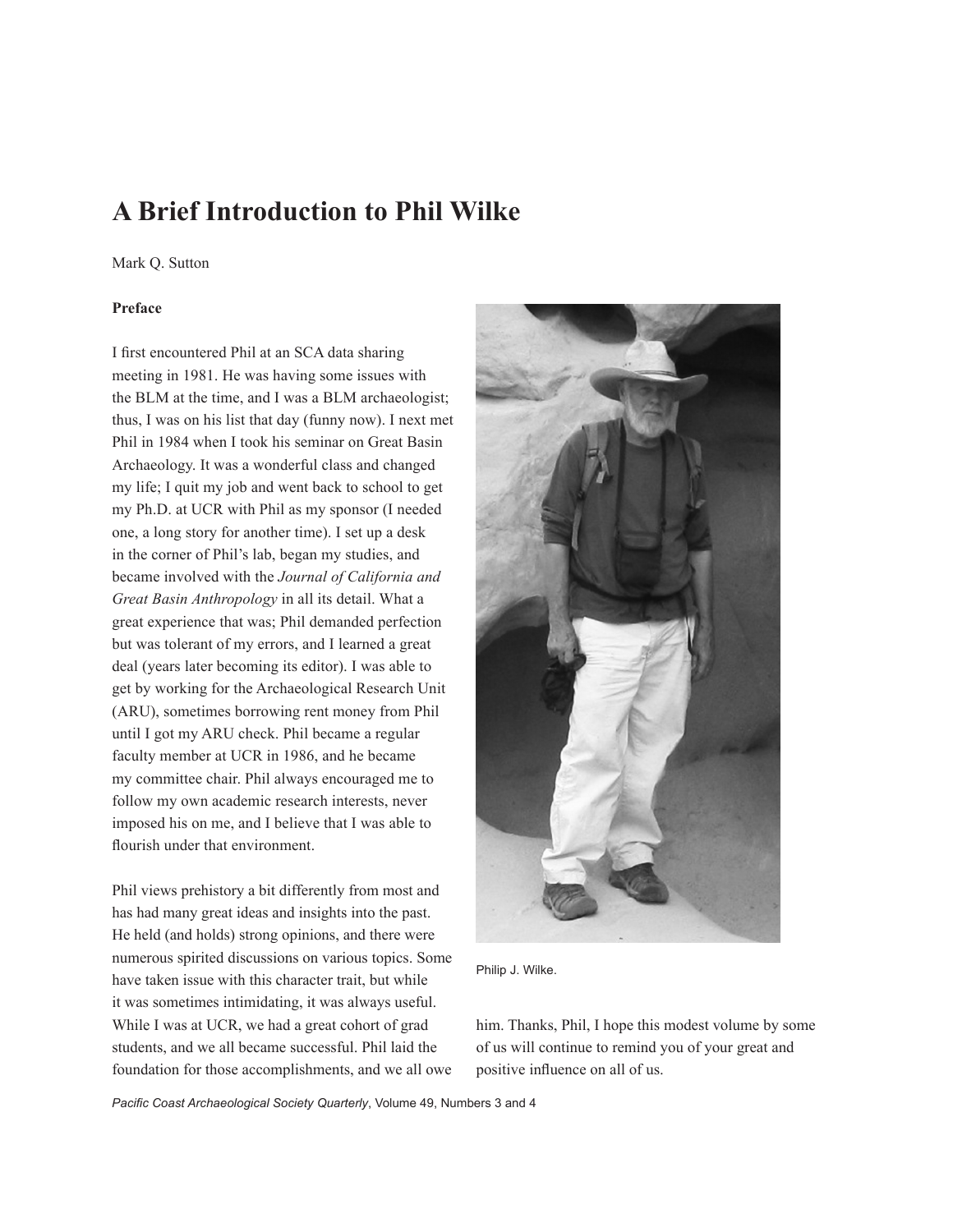#### **A Short Biography**

Philip J. Wilke was born in Nebraska in 1944. In 1967 he earned a BS in biological sciences from Colorado State College, Greeley. Phil got a job teaching science at a secondary school in Blythe, California, but decided to return to school to get a degree in anthropology at UC Riverside. He received his Ph.D. in 1976. His dissertation work on the prehistoric ecology of the northern Coachella Valley (Lake Cahuilla) is widely regarded as a seminal work.

After graduating from UCR, Phil began his university teaching career, teaching part time at UCR and UC Berkeley before being appointed (in 1978) the director of the Archaeological Research Unit (ARU) (coupled with a half-time teaching appointment) at UCR. In 1986, Phil became an Assistant Professor at UCR, soon promoted to Associate, and then quickly to Full Professor. While at UCR, Phil organized and directed the Lithic Technology Laboratory and taught many flintknapping courses and field schools. Phil retired from UCR in 2010 and was awarded Professor Emeritus status.

Phil was one of the "founders" (with Harry Lawton and Michael Kearney) of *The Journal of California Anthropology* (JCA) in 1974 and served as its Assistant Editor (1974–1977) and Editor (1977–1979). In 1979 the JCA changed its name to the *Journal of California and Great Basin Anthropology* (JCGBA), and Phil served the JCGBA in various capacities (Associate Editor, Editor, Coeditor) until 1990. For his exemplary service with the journal, he received the Meritorious Service Award from the Great Basin Anthropological Conference in 1992, and in 1993 he received the Martin A. Baumhoff Special Achievement Award from the Society for California Archaeology. Phil also served (1979–1981) as the Coeditor of the *Ballena Press Publications in Archaeology, Ethnology, and History* and since 1993 has been on the Editorial Board of *Lithic Technology.*

Phil's research interests have changed over time. Early in his career he was interested in a variety of anthropological issues and problems in California and Great Basin and conducted a great deal of research on a variety of topics, including human ecology, rock art, game drives, waterfowl decoys, and basketry technology. Later he became interested and very involved in understanding lithic technology and expends most of his efforts in that area. He now is focused on Near Eastern lithic technology and prehistory, including Lower Paleolithic archaeology, and the origins of agriculture and nomadic pastoralism in the Near East, although he remains working on the lithic technology of Paleoindians and of the Plains. Phil is currently in-

volved in several excavation projects in Jordan, and he has received a number of grants and monetary awards to support his research.

## **Publications and Papers of Philip J. Wilke**

#### *In Press*

- n.d. (L. A. Quintero and P. J. Wilke). 'Ayūn al-Qadīm: Middle Pleistocene Hunting Patterns at a Box Canyon Oasis in al-Jafr Basin, Jordan. In G. Rollefson and B. Finlayson, eds., *Jordan's Prehistory: Past and Future Research: Proceedings of conference held at Amman, 25–28 May, 2009.* Berlin: ex Oriente.
- n.d. (P. J. Wilke and L. A. Quintero). Structure Sites and the Chalcolithic/Early Bronze Age Cortical-Flake Industry in the Eastern al-Jafr Basin, Jordan. In G. Rollefson and B. Finlayson, eds., *Jordan's Prehistory: Past and Future Research: Proceedings of conference held at Amman, 25–28 May, 2009.* Berlin: ex Oriente.
- n.d. (G. O. Rollefson, P. J. Wilke, and L. A. Quintero). Report on the 1998 Test Excavations at Bawwabah al-Ghazal, Azraq Oasis, Eastern Jordan. In G. Rollefson and B. Finlayson,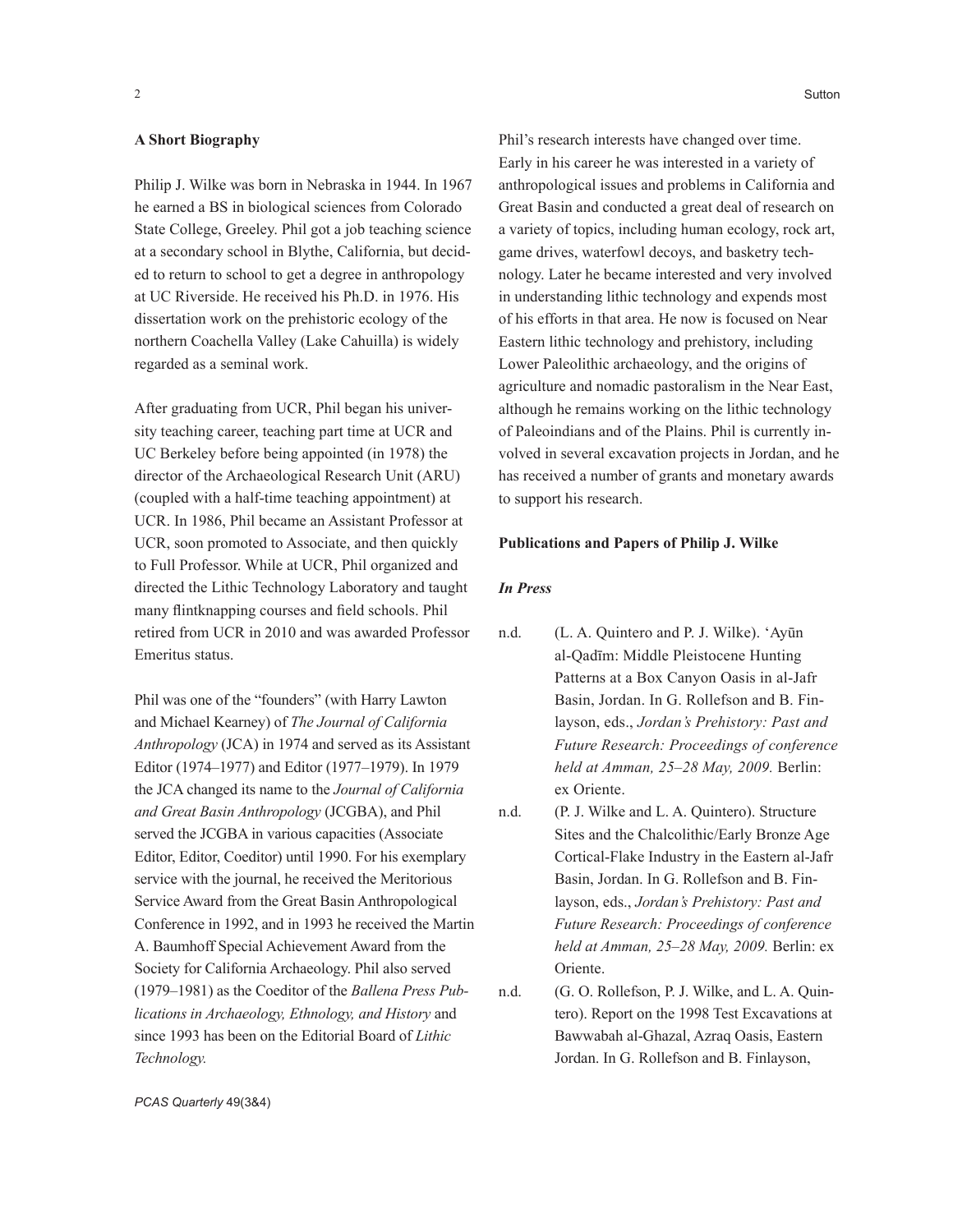eds., *Jordan's Prehistory: Past and Future Research: Proceedings of conference held at Amman, 25–28 May, 2009.* Berlin: ex Oriente.

2014 (P. J. Wilke, L. A. Quintero, and H. G. K. Gebel). Flint 'Bowl-lets' and the Issue of Artificial Lighting in Neolithic Jordan. Festchrift for Gary Rollefson, B. Finlayson and C. Makarowics, eds.

## *Monographs (not refereed)*

- 1988 (M. Q. Sutton and P. J. Wilke, eds.). *Archaeological Investigations at CA-RIV-1179, CA-RIV-2823, and CA-RIV-2827, La Quinta, Riverside County, California*. Archives of California Prehistory No. 20. Salinas: Coyote Press*.*
- 1983 (C. H. Rector, J. D. Swenson, and P. J. Wilke, eds.). *Archaeological Studies at Oro Grande, Mojave Desert, California*. Redlands: San Bernardino County Museum Association.
- 1978 (P. J. Wilke). *Late Prehistoric Human Ecology at Lake Cahuilla, Coachella Valley, California*. Contribution No. 38. Berkeley: University of California Archaeological Research Facility.
- 1977 (P. J. Wilke). *A Classified Introductory Bibliography for Students of Inland Southern California Archaeology*. Riverside: University of California Archaeological Research Unit.
- 1976 (P. J. Wilke, ed.). *Background to Prehistory of the Yuha Desert Region*. Ballena Press Anthropological Papers No. 5. Ramona, CA: Ballena Press.
- 1976 (P. J. Wilke and H. W. Lawton, eds.). *The Expedition of Capt. J.W. Davidson from Fort Tejón to the Owens Valley in 1859*. Ballena Press Publications in Archaeology, Ethnology, and History No. 8. Socorro, NM: Ballena Press.
- 1976 (P. J. Wilke). *Late Prehistoric Human Ecology at Lake Cahuilla, Coachella Valley, California*. Ph.D. dissertation, Department

of Anthropology, University of California, Riverside.

- 1975 (P. J. Wilke and H. J. Hall). *Analysis of Ancient Feces: A Discussion and Annotated Bibliography*. Berkeley: University of California Archaeological Research Facility.
- 1975 (P. J. Wilke, ed.) *The Cahuilla Indians of the Colorado Desert: Ethnohistory and Prehistory*. Ballena Press Anthropological Papers No. 3. Ramona, CA: Ballena Press.
- 1974 (J. F. O'Connell, P. J. Wilke, T. F. King, and C. L. Mix, eds.). *Perris Reservoir Archeology: Late Prehistoric Demographic Change in Southeastern California*. California Archeological Reports No. 14. Sacramento: California Department of Parks and Recreation.

#### *Articles, Chapters, and Reports (Refereed)*

- 2013 (P. J. Wilke). The Whisky Flat Pronghorn Trap, Mineral County, Nevada, Western United States: Preliminary Report. *Quaternary International* 297:79–92.
- 2007 (J. A. Rech, L. A. Quintero, P. J. Wilke, and E. R. Winer). The Lower Paleolithic Landscape of 'Ayoun Qedim, al-Jafr Basin, Jordan. *Geoarchaeology: an International Journal* 22:261–275.
- 2007 (G. O. Rollefson, L. A. Quintero, and P. J. Wilke). Purple-Pink Flint Sources in Jordan. In *Chert Availability and Prehistoric Exploitation in the Near East*, C. Delage, ed., pp. 55–67. British Archaeological Reports, BAR International Series 1615.
- 2007 (P. J. Wilke, L. A. Quintero, and G. O. Rollefson). Prehistoric Exploitation of Eocene Flint in the al-Jafr Basin of Southeastern Jordan. In *Chert Availability and Prehistoric Exploitation in the Near East*, C. Delage, ed., pp. 228–239. British Archaeological Reports, BAR International Series 1615.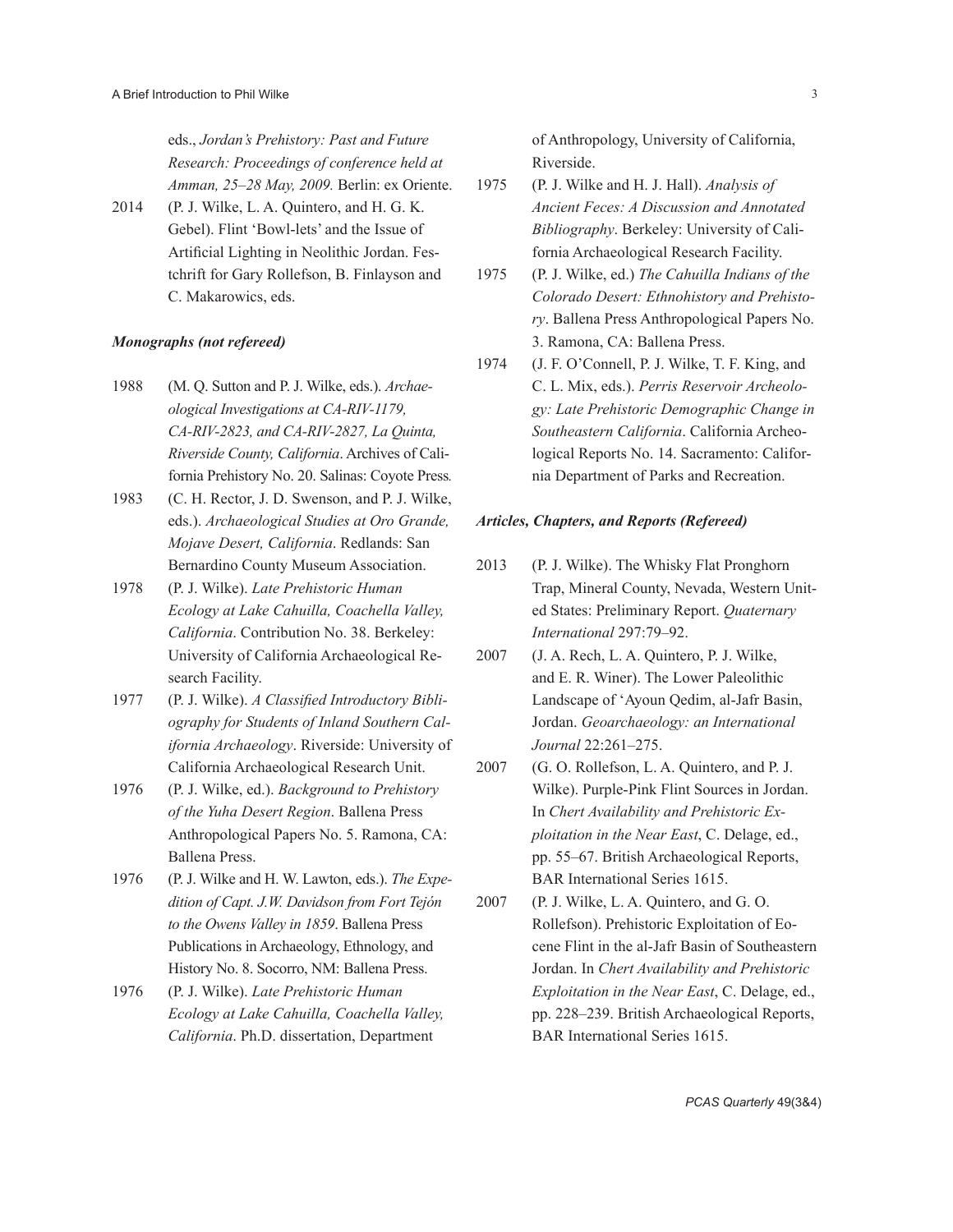- 2006 (G. O. Rollefson, L. A. Quintero, and P. J. Wilke). Late Acheulian Variability in the Southern Levant: A Contrast of the Western and Eastern Margins of the Levantine Corridor. *Near Eastern Archaeology* 69(2):61–72.
- 2005 (G. O. Rollefson, L. A. Quintero, and P. J. Wilke). The Acheulian Industry in the al-Jafr Basin of Southeastern Jordan. *Journal of the Israel Prehistoric Society* 35:53–68.
- 2004 (L. A. Quintero, G. O. Rollefson, and P. J. Wilke). Highland Towns and Desert Settlements: Origins of Nomadic Pastoralism in the Jordanian Neolithic. In *Central Settlements in Neolithic Jordan*, H.-D. Bienert, H. G. K. Gebel, and R. Neef, eds., pp. 201–213. Studies in Near Eastern Production, Subsistence, and Environment No. 5. Berlin: *ex oriente.*
- 2002 (P. J. Wilke). Bifacial Flake-Core Reduction Strategies and Related Aspects of Early Paleoindian Lithic Technology. In *Folsom Technology and Lifeways*, J. E. Clark and M. B. Collins, eds., pp. 345–370. *Lithic Technology* Special Publication No. 4. Tulsa.
- 2002 (L. A. Quintero, P. J. Wilke, and G. O. Rollefson). From Flint Mine to Fan Scraper: The Late Prehistoric Jafr Industrial Complex. *Bulletin of the American Schools of Oriental Research* 327:17–48.
- 2002 (P. J. Wilke, G. F. Carlson, and J. D. Reynolds). The Late Prehistoric Percussion-Blade Industry of the Central Plains. *Central Plains Archeology* 9(1):1–23.
- 1995 (L. A. Quintero and P. J. Wilke). Evolution and Economic Significance of Naviform Core-and-Blade Technology in the Southern Levant. *Paléorient* 21(1):17–33.
- 1991 (P. J. Wilke, J. J. Flenniken, and T. L. Ozbun). Clovis Technology at the Anzick Site, Montana. *Journal of California and Great Basin Anthropology* 13(2):242–272.
- 1989 (P. J. Wilke and A. B. Schroth). Lithic Raw Material Prospects in the Mojave Desert,

California. *Journal of California and Great Basin Anthropology* 11(2):146–174.

- 1989 (P. J. Wilke and M. McDonald). Prehistoric Use of Rock-Lined Cache Pits: California Deserts and Southwest. *Journal of California and Great Basin Anthropology* 11(1):50–73.
- 1989 (J. J. Flenniken and P. J. Wilke). Typology, Technology, and Chronology of Great Basin Dart Points. *American Anthropologist* 91:149–158.
- 1988 (P. J. Wilke). Bow Staves Harvested from Juniper Trees by Indians of Nevada. *Journal of California and Great Basin Anthropology* 10(2):3–31. [Reprinted 1993 in *Before the Wilderness: Environmental Management by Native Californians*, T. C. Blackburn and K. Anderson, eds., pp. 241–277. Ballena Press Anthropological Papers No. 40. Menlo Park: Ballena Press].
- 1987 (M. McDonald, P. J. Wilke, A. Kaus, and C. Moser). McCue: An Elko Site in Riverside, California. *Journal of California and Great Basin Anthropology* 9(1):46–73.
- 1984 (M. Q. Sutton and P. J. Wilke). New Observations on a Clovis Point from the Central Mojave Desert, California. *Journal of California and Great Basin Anthropology* 6(2):113–115.
- 1981 (D. R. Echlin, P. J. Wilke, and L. E. Dawson). Ord Shelter. *Journal of California and Great Basin Anthropology* 3(1):49–68.
- 1979 (P. J. Wilke, M. DeDecker, and L. E. Dawson). *Dicoria canescens* T. & G., an Aboriginal Food Plant in the Arid West. *Journal of California and Great Basin Anthropology* 1(2):188–192.
- 1978 (P. J. Wilke). Cairn Burials of the California Deserts. *American Antiquity* 43:444–448.
- 1977 (P. J. Wilke, T. W. Whitaker, and E. Hattori). Prehistoric Squash (*Cucurbita pepo* L.) from the Salton Basin. *The Journal of California Anthropology* 4(1):55–59.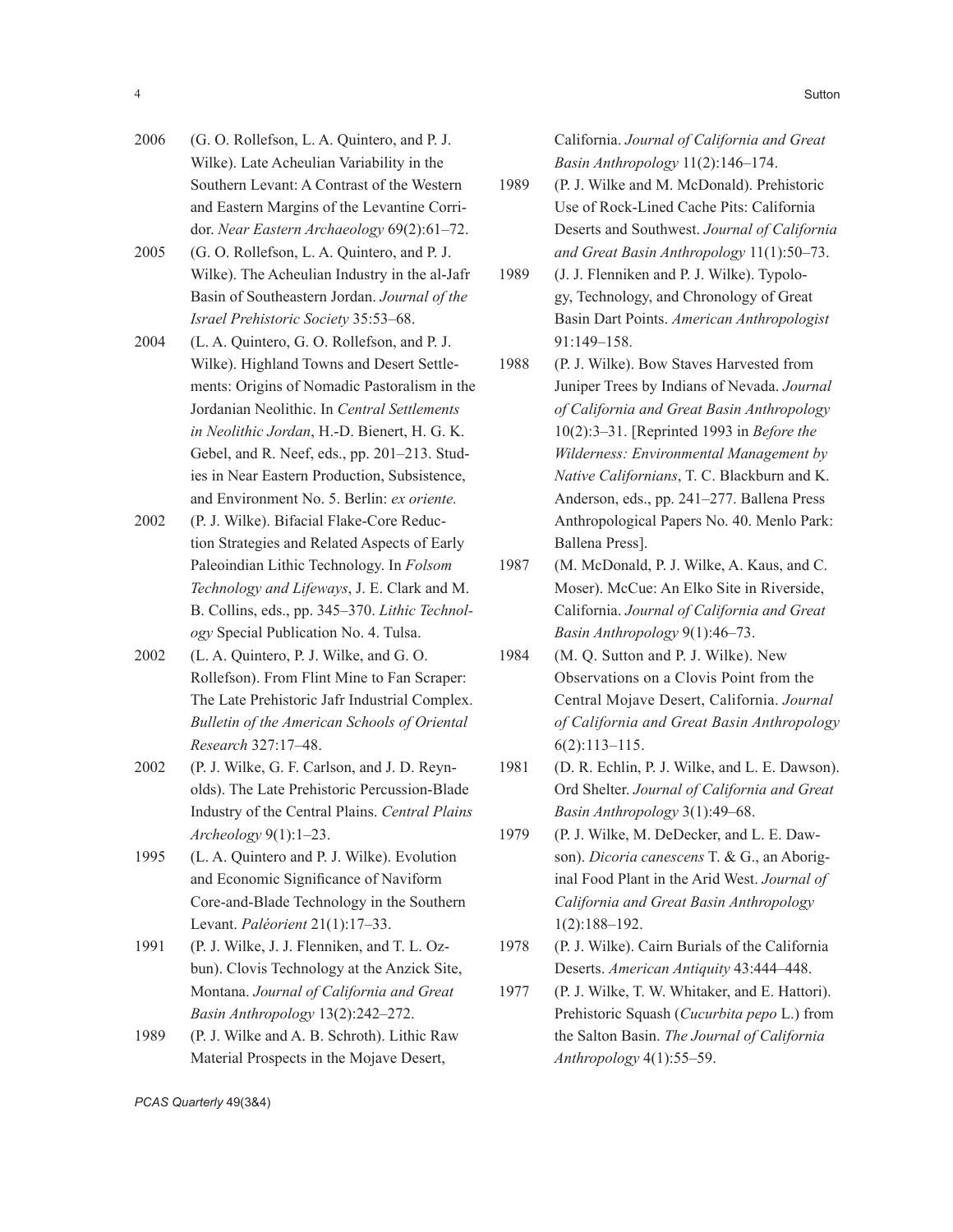- 1977 (H. W. Lawton and P. J. Wilke). The "Watcher's Stage" in Lower Colorado River Indian Agriculture. *The Journal of California Anthropology* 4(2):310–315.
- 1976 (H. W. Lawton, P. J. Wilke, M. DeDecker, and W. M. Mason). Agriculture Among the Paiute of Owens Valley. *The Journal of California Anthropology* 3(1):13–51. [Reprinted 1993 in *Before the Wilderness: Environmental Management by Native Californians*, T. C. Blackburn and K. Anderson, eds., pp. 329–377. Ballena Press Anthropological Papers No. 40. Menlo Park: Ballena Press.]
- 1974 (P. J. Wilke and D. N. Fain). An Archaeological Cucurbit from Coachella Valley. *The Journal of California Anthropology* 1(1):110–113.
- 1972 (P. J. Wilke, R. Bettinger, T. F. King, and J. F. O'Connell). Harvest Selection and Domestication in Seed Plants. *Antiquity* 46:203–209.

#### *Invited Articles and Chapters (Not refereed)*

- 2011 (S. Fujii, L. A. Quintero, and P. J. Wilke). Wādī Ghuwayr 17: A Neolithic Outpost in the North-Eastern al-Jafr Basin. Amman: *Annual of the Department of Antiquities of Jordan* 55:159–187.
- 2011 (S. Fujii, T. Adachi, L. A. Quintero, and P. J. Wilke). Wādī Ghuwayr 106: A Neolithic Barrage System in the North-Eastern al-Jafr Basin. Amman: *Annual of the Department of Antiquities of Jordan* 55:189–211.
- 2010 (P. J. Wilke, L. A. Quintero, and J. A. Rech). The Acheulian Occupations at 'Uyūn al-Qadīm, al-Jafr Basin, Jordan: a Progress Summary. *Annual of the Department of Antiquities of Jordan* 54:423–441.
- 2009 (P. J. Wilke and L. A. Quintero). Getting It Straight: Shaft-Straighteners in a Grooved-

Stone World. In *Modesty and Patience: Studies and Memories in Honour of Nabil Qadi (Abu Salim)*, H.G.K. Gebel, Z. Kafafi, and O. Ghul, eds., pp. 127–134. Yarmouk University, Irbid, Jordan, Monographs of the Faculty of Archaeology and Anthropology 6. Berlin: *ex Oriente*.

- 2008 (C. E. Cordova, G. O. Rollefson, R. Kalchgruber, P. J. Wilke, and L. A. Quintero). Natural and Cultural Stratigraphy of 'Ayn as-Sawda, al-Azraq Wetland Reserve: 2007 Excavation Report and Discussion of Findings. *Annual of the Department of Antiquities of Jordan* 52:417–425.
- 2007 (P. J. Wilke, L. A. Quintero, G. O. Rollefson, and H. G. K. Gebel). The Naviform Coreand-Blade Industry in Orthoquartzite at 'Ain Jammam, Jordan. In *Systèmes techniques des communautés du Néolithique pré-céramique au Proche-Orient*, L. Astruc, D. Binder, et F. Briois, eds., pp. 193–201. Actes du 5e colloque international, Fréjus. Antibes: Éditions APDCA.
- 2007 (L. A. Quintero, P. J. Wilke, and G. O. Rollefson). An Eastern Jordan Perspective on the Lower Paleolithic of the "Levantine Corridor." *Studies in the History and Archaeology of Jordan* IX:157–166. Amman: Department of Antiquities of Jordan.
- 2007 (P. J. Wilke). Housing and Transport at the Origins of Nomadic Pastoralism. *Studies in the History and Archaeology of Jordan*  IX:413–421. Amman: Department of Antiquities of Jordan.
- 1997 (L. A. Quintero, P. J. Wilke, and J. G. Waines). Pragmatic Studies of Near Eastern Neolithic Sickle Blades. In *Prehistory of Jordan II: Perspectives from 1997*, H. G. K. Gebel, Z. Kafafi, and G. O. Rollefson, eds., pp. 263–286. Studies in Early Near Eastern Production, Subsistence, and Environment No. 4. Berlin: *ex oriente.*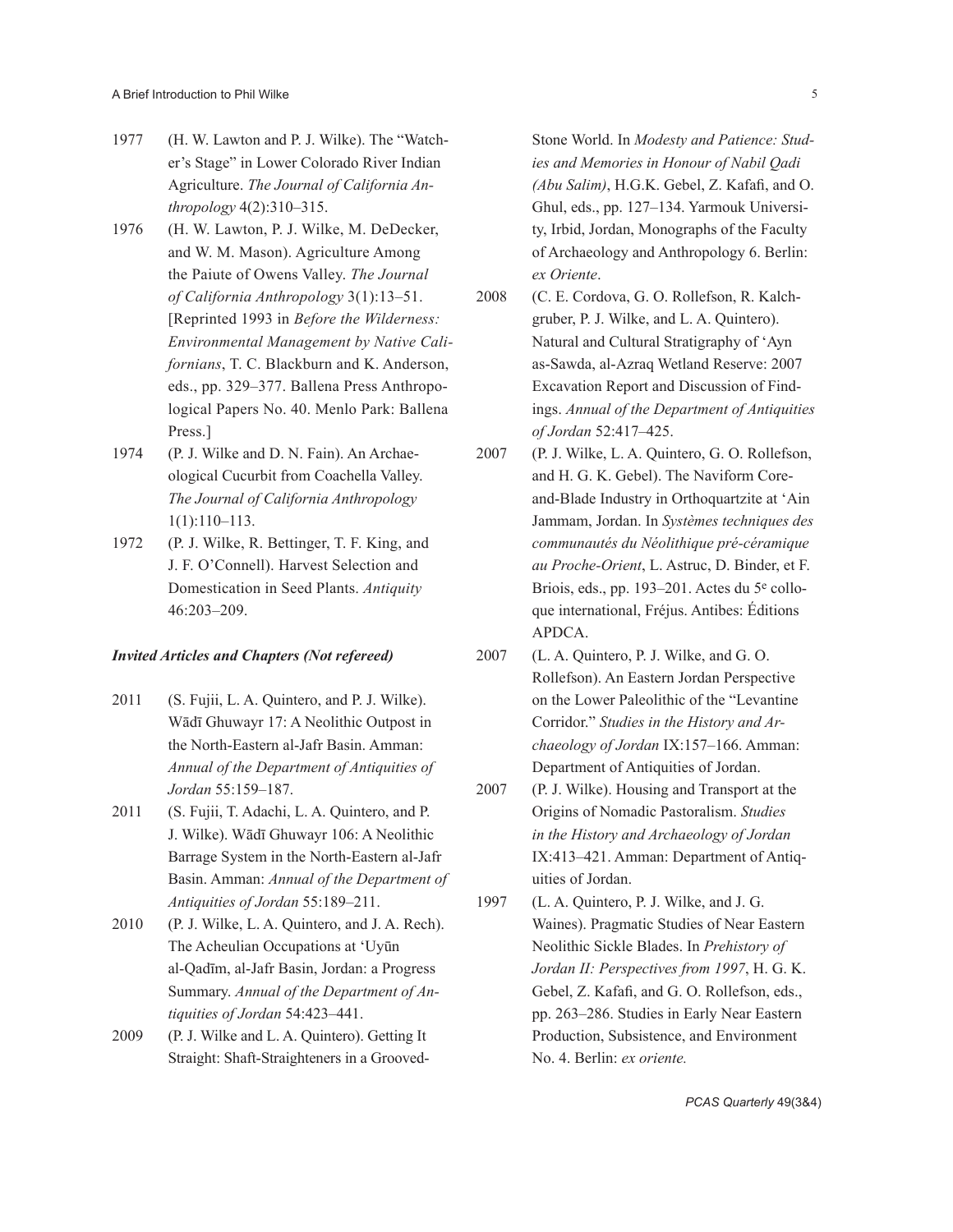- 1996 (P. J. Wilke). Bullet-shaped Microblade Cores of the Near Eastern Neolithic: Experimental Replicative Studies. In *Neolithic Chipped Stone Industries of the Fertile Crescent and Their Contemporaries in Adjacent Regions*, S. K. Kozłowski and H. G. K. Gebel, eds., pp. 289–310. Studies in Early Near Eastern Production, Subsistence, and Environment No. 3. Berlin: *ex oriente.*
- 1996 (P. J. Wilke and L. A. Quintero). Near Eastern Neolithic Millstone Production: Insights from Research in the Arid Southwestern United States. In *Neolithic Chipped Stone Industries of the Fertile Crescent and Their Contemporaries in Adjacent Regions*, S. K. Kozłowski and H. G. K. Gebel, eds., pp. 243–260. Studies in Early Near Eastern Production, Subsistence, and Environment No. 3. Berlin: *ex oriente.*
- 1996 (P. J. Wilke). Lithic Technology of the Anzick Clovis Assemblage, Montana. In *Late Paleolithic/Early Neolithic, Eastern Asia and Northern America*, N. A. Kononenko, ed., pp. 219–229. Vladivostok: Institute of History, Archaeology and Ethnography of Peoples of the Far East, Far Eastern Division, Russian Academy of Sciences.
- 1994 (P. J. Wilke and L. A. Quintero). Naviform Core-and-Blade Technology: Assemblage Character as Determined by Replicative Experiments. In *Neolithic Chipped Stone Industries of the Fertile Crescent*, H. G. Gebel and S. K. Kozłowski, eds., pp. 33–60. Studies in Near Eastern Production, Subsistence, and Environment No. 1. Berlin: *ex oriente.*
- 1991 (P. J. Wilke). Lanceolate Projectile Points from Tulare Lake, California. In *Contributions to Tulare Lake Archaeology I*, W. J. Wallace and F. A. Riddell, eds., pp. 41–52. Redondo Beach: Tulare Lake Archaeological Research Group.
- 1979 (H. W. Lawton and P. J. Wilke). Ancient Agricultural Systems in Dry Regions. In *Agriculture in Semi-Arid Environments*, A. E. Hall, G. Cannell, and H. W. Lawton, eds., pp. 1–44. Ecological Studies 34. Berlin: Springer-Verlag.
- 1978 (L. A. Wilke and P. J. Wilke). A New Site with Tufa-Covered Petroglyphs near Travertine Point, Imperial County, California. *Journal of New World Archaeology* 2(4):9–14.
- 1976 (P. J. Wilke). Ethnography. In *Deep Canyon: A Desert Wilderness for Science*, I.P. Ting and B. Jennings, eds., pp. 97–105. Riverside: University of California Philip L. Boyd Deep Canyon Desert Research Center.

# *Volunteered Articles, Chapters, and Reports (Not refereed)*

- 2001 (G. O. Rollefson, L. Quintero, and P. J. Wilke). The Azraq Wetlands Survey 2000, Preliminary Report. *Annual of the Department of Antiquities of Jordan* 45:71–81.
- 1998 (Quintero, L. A., P. J. Wilke, and G. O. Rollefson). Prehistoric Hunters and Herders at the Azraq Oasis. *Al Reem* No. 63:18–19. Amman: Royal Society for the Conservation of Nature of Jordan.
- 1998 (L. A. Quintero and P. J. Wilke). Archaeological Reconnaissance in the al-Jafr Basin, 1997. *Annual of the Department of Antiquities of Jordan* 42:113–122. Amman: Department of Antiquities of Jordan.
- 1988 (P. J. Wilke). The Natural and Cultural Environment. In Archaeological Investigations at CA-RIV-1179, CA-RIV-2823, and CA-RIV-2827, La Quinta, Riverside County, California, M. Q. Sutton and P. J. Wilke, eds., pp. 1–13. *Archives of California Prehistory* No. 20. Salinas: Coyote Press.
- 1988 (M. Q. Sutton and P. J. Wilke). Archaeological Investigations at the Riv-2823 Rock Cairn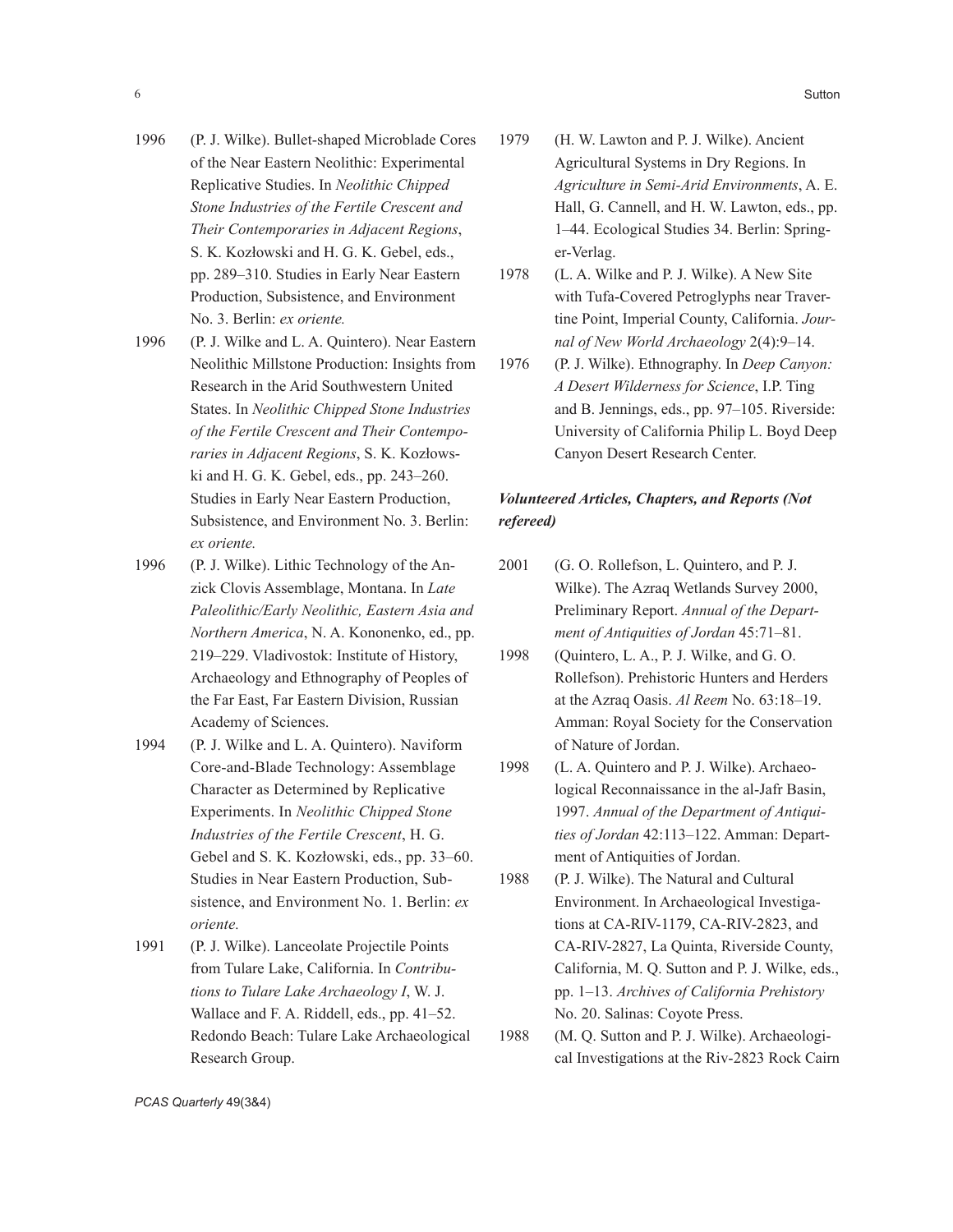Complex. In Archaeological Investigations at CA-RIV-1179, CA-RIV-2823, and CA-RIV-2827, La Quinta, Riverside County, California, M. Q. Sutton and P. J. Wilke, eds., pp. 15–20. Salinas: Coyote Press *Archives of California Prehistory* No. 20.

- 1988 (P. J. Wilke and M. Q. Sutton). Summary and Inferences. In *Archaeological Investigations at CA-RIV-1179, CA-RIV-2823, and CA-RIV-2827, La Quinta, Riverside County, California*, M.Q. Sutton and P. J. Wilke, eds., pp. 157–164. Archives of California Prehistory No. 20. Salinas: Coyote Press.
- 1983 (D. F. McCarthy and P. J. Wilke). Plant Remains Recovered by Flotation and Screening. In *Archaeological Studies at Oro Grande, Mojave Desert, California*, C. H. Rector, J. D. Swenson, and P. J. Wilke, eds., pp. 98–108. Redlands: San Bernardino County Museum Association.
- 1975 (P. J. Wilke and H. W. Lawton). Early Observations on the Cultural Geography of Coachella Valley. In *The Cahuilla Indians of the Colorado Desert: Ethnohistory and Prehistory*, P. J. Wilke, ed., pp. 9–43. Ballena Press Anthropological Papers No. 3. Ramona, CA: Ballena Press.
- 1975 (P. J. Wilke, T. F. King, and S. Hammond). Aboriginal Occupation at Tahquitz Canyon: Ethnohistory and Archaeology. In *The Cahuilla Indians of the Colorado Desert: Ethnohistory and Prehistory,* P. J. Wilke, ed., pp. 45–71. Ballena Press Anthropological Papers No. 3. Ramona, CA: Ballena Press.
- 1974 (P. J. Wilke). Settlement and Subsistence at Perris Reservoir: A Summary of Archeological Investigations. In *Perris Reservoir Archeology: Late Prehistoric Demographic Change in Southeastern Calfornia*, J. F. O'Connell, P. J. Wilke, T. F. King, and C. L. Mix, eds., pp. 20–29. California Archeological Reports No.

14. Sacramento: California Department of Parks and Recreation.

- 1974 (P. J. Wilke). The Peppertree Site (4-Riv-463). In *Perris Reservoir Archeology: Late Prehistoric Demographic Change in Southeastern California*, J. F. O'Connell, P. J. Wilke, T. F. King, and C. L. Mix, eds., pp. 49–64. California Archeological Reports No. 14. Sacramento: California Department of Parks and Recreation.
- 1974 (P. J. Wilke). Flaked Stone Artifacts. In *Perris Reservoir Archeology: Late Prehistoric Demographic Change in Southeastern California*, J. F. O'Connell, P. J. Wilke, T. F. King, and C. L. Mix, eds., pp. 121–133. California Archeological Reports No. 14. Sacramento: California Department of Parks and Recreation.
- 1974 (P. J. Wilke, T. F. King, and R. Bettinger). Ancient Hunters of the Far West? *Research Papers* No. 5:80–90. Reno: Nevada Archeological Survey.
- 1971 (P. J. Wilke). Late Prehistoric Change in Land-Use Patterns at Perris Reservoir. *Annual Report* 13:155–164. Los Angeles: University of California Archaeological Survey.

# *Newsletter Reports, Short Contributions, and Notices (Not refereed)*

- 2010 (S. Kerner, L. A. Quintero, and P. J. Wilke). Jordan's Prehistory: Past and Future Research. Conference Organized by the Jordanian Department of Antiquities and B. Finlayson and G. O. Rollefson, as well as CBRL, ACOR, GPI and IFPO, 25–28 May 2009. *Paléorient* 36:195–199.
- 2006 (P. J. Wilke and L. A. Quintero). Al-Jafr Basin. In Archaeology in Jordan, 2005 Season, by S.H. Savage and D.R. Keller, pp. 476–478. *American Journal of Archaeology* 110.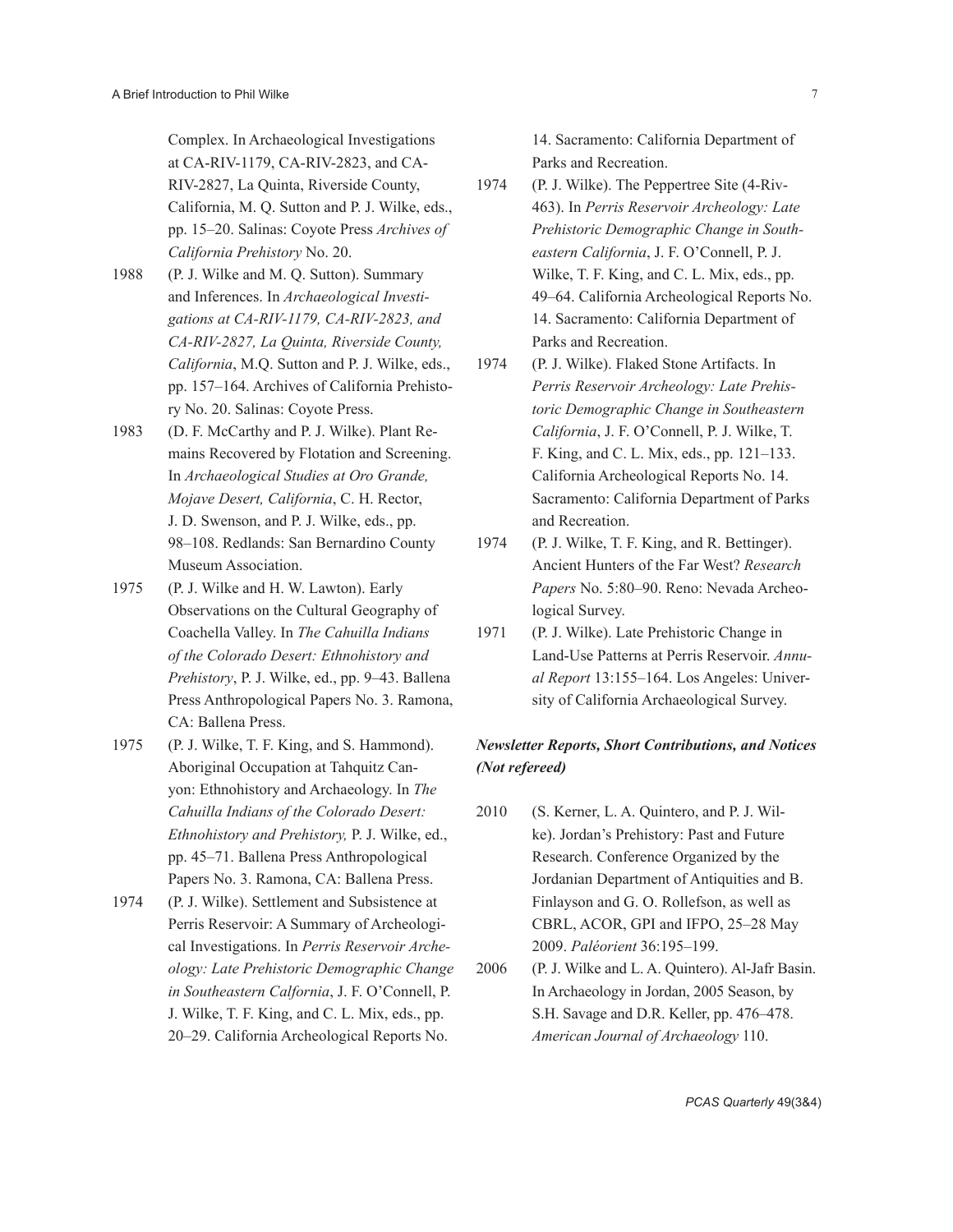- 2004 (L. A. Quintero, P. J. Wilke, and G. O. Rollefson). The Eastern Levant, the Pleistocene, and Paleoanthropology. *ACOR Newsletter* (American Center of Oriental Research, Amman) 16(1):1–3.
- 2004 (L. A. Quintero, P. J. Wilke, and G. O. Rollefson). Uncovering Ice Age Archaeology in Jordan. *The Daily Star* (Beirut), 24 August, p. 12.
- 2003 (G. O. Rollefson, L. A. Quintero, and P. J. Wilke). Late Acheulian Butchering Stations at Pleistocene Lakeshore Settings in Jordan. *Occident & Orient* (Newsletter of the German Protestant Institute of Archaeology in Amman) 8(2):8–9.
- 2003 (L. A. Quintero, P. J. Wilke, and G. O. Rollefson). Lithic Studies at the Lithic Technology Laboratory, Department of Anthropology, UC-Riverside. *Neo-Lithics: The Newsletter of Southwest Asian Neolithic Research* 1/03:29–33.
- 2000 (G. O. Rollefson, L. A. Quintero, and P. J. Wilke). Azraq Wetlands Survey. *ACOR*  (American Center of Oriental Research, Amman) *Newsletter* 12(1):11–12.
- 1999 (P. J. Wilke). Investigations of Pre-Pottery Neolithic Use of the Jordanian Desert. *ASOR*  (American Schools of Oriental Research) *Newsletter* 49(4):23.
- 1999 (P. J. Wilke, L. A. Quintero, and G. O. Rollefson). Bawwab al-Ghazal. *American Journal of Archaeology* 103(3):492.
- 1999 (Rollefson, G. O., L. A. Quintero, and P. J. Wilke). Bawwab al-Ghazal: Preliminary Report on the 1998 Testing Season. *Neo-Lithics: A Newsletter of Southwest Asian Lithics Research* 1/99:2–4.
- 1998 (Wilke, P. J., L. A. Quintero, and G. O. Rollefson). Bawwab al-Ghazal. *ACOR*  (American Center of Oriental Research, Amman) *Newsletter* 10(2):6–7.
- 1998 (Wilke, P. J., L. A. Quintero, and G. O. Rollefson). Bawwab al-Ghazal: Prehistoric Hunting and Herding at the Azraq Qaa. *Occident & Orient* (Newsletter of the German Protestant Institute of Archaeology in Amman) 3(2):20–21.
- 1998 (L. A. Quintero and P. J. Wilke). Jafr Basin Archaeological Project. *Neo-Lithics: A Newsletter of Southwest Asian Lithics Research* 1/98:4–5.
- 1998 (P. J. Wilke and L. A. Quintero). New Late Pre-Pottery Neolithic B Sites in the Jordanian Desert. *Neo-Lithics: A Newsletter of Southwest Asian Lithics Research* 1/98:2–4.
- 1997 (G. O. Rollefson, L. Quintero, P. Wilke, D. Schnurrenberger, R. Low, and R. Watson). 1997 Excavations at 'Ain Soda in Azraq, Eastern Jordan. *Occident & Orient* (Newsletter of the German Protestant Institute of Archaeology in Amman) 2(2):16–17.
- 1997 (L. A. Quintero, P. J. Wilke, and J. G. Waines). The Emergence of Domestic Cereals in PPN Economies as Seen from Sickle Blade Data and Replicative Studies (Abstract). *Neo-Lithics: A Newsletter of Southwest Asian Lithics Research* 2/97:9.
- 1997 (P. J. Wilke, L. A. Quintero, and G. O. Rollefson). Bawwab el-Ghazal: A Temporary Station of Hunting Pastoralists in the Eastern Jordanian Desert. *Neo-Lithics: A Newsletter of Southwest Asian Lithics Research* 3/97:12–13.
- 1994 (P. J. Wilke and L. A. Quintero). Actualistic Studies on Near Eastern Sickle Blades. *Neo-Lithics: A Newsletter of Southwest Asian Lithics Research* 2/94:2.
- 1988 (P. J. Wilke). Bow Stave Scars on Juniper Trees. California Native Plant Society, Bristlecone Chapter, *Newsletter* 7(6):6–7.
- 1980 (P. J. Wilke). Prehistoric Weir Fishing on Recessional Shorelines of Lake Cahuilla, Salton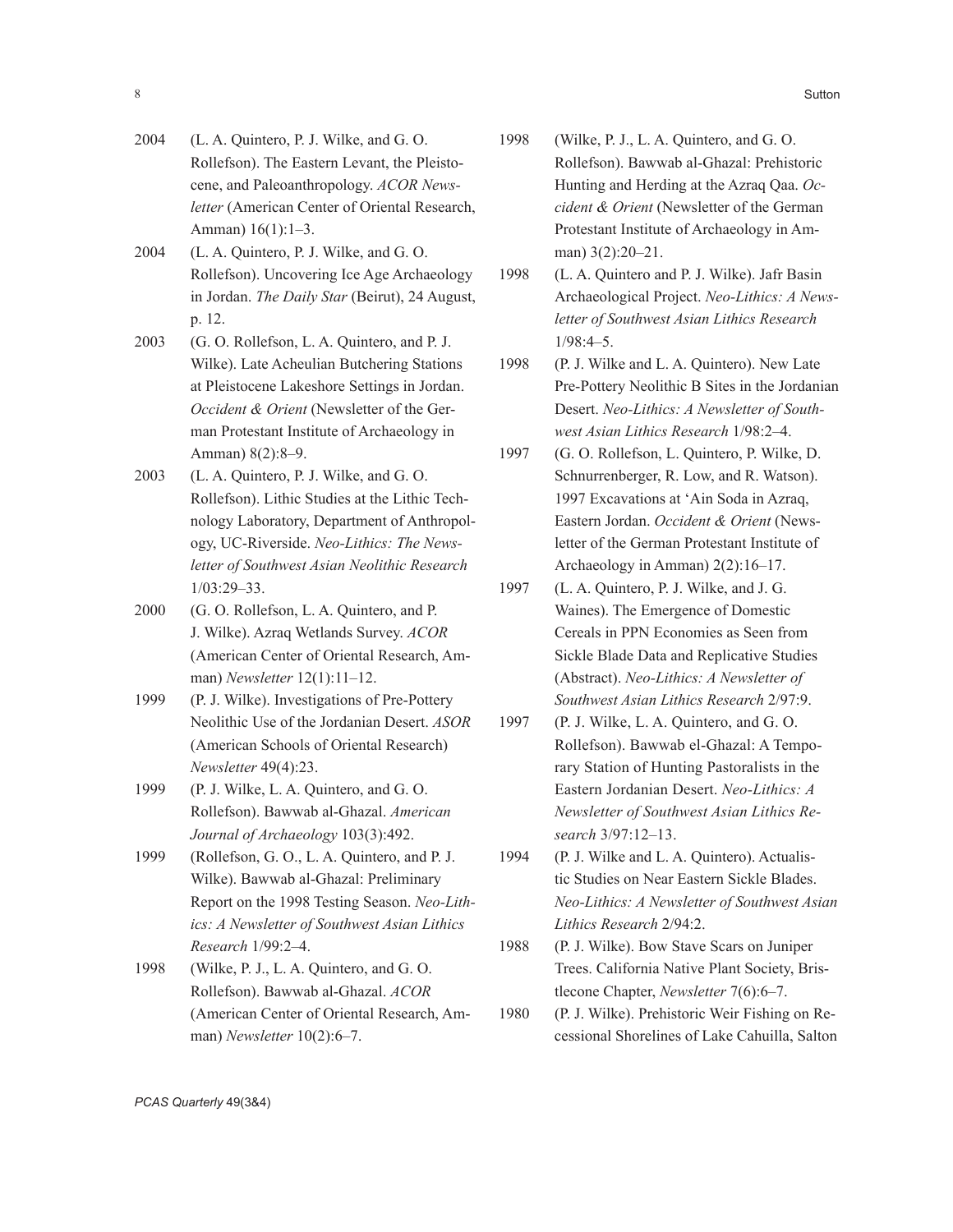Basin, Southeastern California [English/ Spanish abstract]. Desert Fishes Council *Proceedings* XI:101–103.

1977 (P. J. Wilke). Late Prehistoric Human Ecology at Lake Cahuilla, Coachella Valley, California (Abstract). *Dissertation Abstracts International* 37(12, Pt. 1):7827A.

## *Book Reviews*

- 2007 (P. J. Wilke)*.* Review of: *Mesoamerican Lithic Technology: Experimentation and Interpretation*, K.G. Hirth, ed. *Lithic Technology* 32:219–232.
- 2006 (P. J. Wilke). Review of *Ground Stone Analysis: a Technological Approach*, by J. L. Adams. *Lithic Technology* 31:144–146.
- 1998 (P. J. Wilke). Review of: *The Game Drives of Rocky Mountain National Park,* by J. B. Benedict. *Plains Anthropologist* 43(166):424– 425.
- 1995 (P. J. Wilke). Review of: *Stone Tool Procurement, Production, and Distribution in California Prehistory*, J. E. Arnold, ed. *Lithic Technology* 20(1):80–83.
- 1988 (P. J. Wilke). Analyzing Ground Stone Technology (review of: *A Ground Stone Implement Quarry on the Lower Colorado River, Northwestern Arizona*, by B. B. Huckell). *Lithic Technology* 17:55–57.
- 1984 (P. J. Wilke). Review of: *Man and Environment in the Great Basin*, D. G. Madsen and J. F. O'Connell, eds. *The Kiva* 50:64–69.
- 1982 (P. J. Wilke). Review of: *Material Culture of the Numa: The John Wesley Powell Collection, 1867–1880*, by D. D. Fowler and J. F. Matley. *Journal of California and Great Basin Anthropology* 4(1):155–156.
- 1979 (P. J. Wilke). Review of: *Desert Foragers and Hunters: Indians of the Death Valley Region*, by W. J. Wallace and E. Wallace.

*Journal of California and Great Basin Anthropology* 1(2):375.

- 1978 (P. J. Wilke). Review of: *Ancient Peoples and Cultures of Death Valley National Monument*, by W. J. Wallace and E. Wallace. *The Journal of California Anthropology* 5(2):299.
- 1975 (P. J. Wilke). Review of: *The Cocopah People* and *Travelers Among the Cucapá*, by A. Alvarez de Williams. *The Journal of California Anthropology* 2(2):237–239.

### *Video Review*

1983 (P. J. Wilke). Review of: *Rock Art Treasures of Ancient America: The California Collection* (videotape), D. Caldwell, producer. *Journal of California and Great Basin Anthropology* 5(2):272–273.

#### *Comments, Replies, and Rebuttals*

- 2007 (P. J. Wilke). Comments on Experimental Archaeology Presentations. In *Systèmes techniques des communautés du Néolithique pré-céramique au Proche-Orient*, Laurence Astruc, Didier Binder, et François Briois, eds., pp. 47–48. Actes du 5e colloque international, Fréjus. Antibes: Éditions APDCA.
- 1991 (P. J. Wilke and J. J. Flenniken). Missing the Point: Rebuttal to Bettinger, O'Connell, and Thomas. *American Anthropologist* 93(1):83–84.
- 1971 (P. J. Wilke and R. E. Taylor). Comments on Isochronous Interpretations of Radiocarbon Dates. *Plains Anthropologist* 16:115–116.

#### *Selected Technical Reports*

2010 (L. A. Quintero and P. J. Wilke). Lower Paleolithic Adaptations in al-Jafr Basin, Jordan. Submitted to the Department of Antiquities of Jordan, Amman.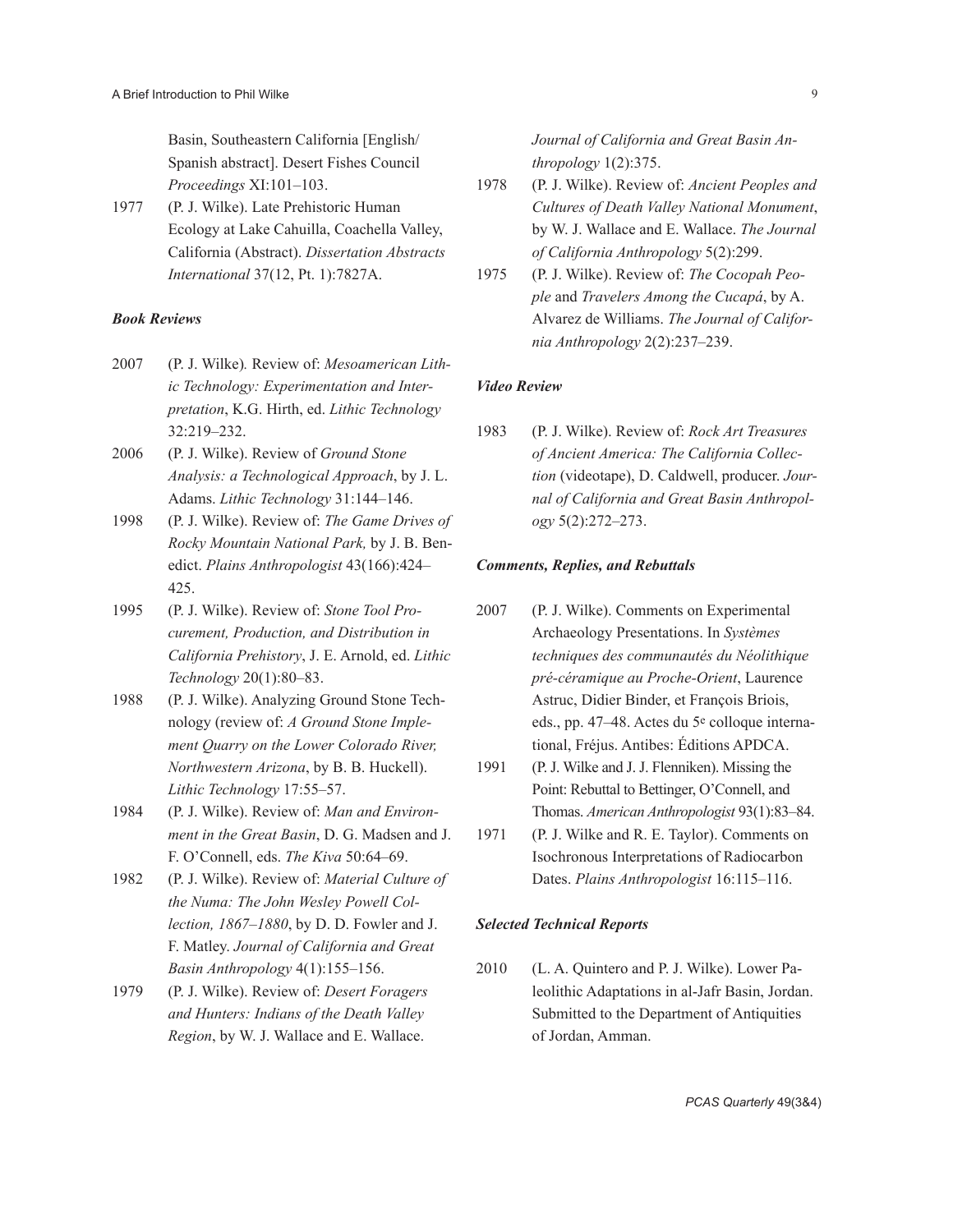- 2010 (P. J. Wilke). Lower Paleolithic Adaptations in al-Jafr Basin, Jordan. Submitted to the American Center of Oriental Research, Amman, Jordan.
- 2010 (L. A. Quintero and P. J. Wilke). Archaeological Survey in the Eastern al-Jafr Basin: The 2004 and 2005 Seasons. Submitted to the Department of Antiquities of Jordan.
- 2006 (P. J. Wilke). Antler Flintworking Hammers and Billets from Late Prehistoric Contexts in Eastern Nebraska. MS on file at the University of Nebraksa, Lincoln.
- 2005 (K. K. Swope, K. B. Hallaran, and P. J. Wilke). Consumer Choice and Necessity as Determining Factors in the Selection Between Mass-Market and Homemade Stoves for Camp Life.
- 2004 (P. J. Wilke). Disproportionate Right-Left Production of Percussion Bladelets at Ohalo-II, Israel. MS on file at the laboratory of Professor Dani Nadel, Department of Archaeology, University of Haifa.
- 2003 (P. J. Wilke). Antler Artifacts from Sites 25cc120 and 25cc71, Near the Nehawka Flint Quarries, Cass County, Nebraska. MS on file at the Nebraska State Historical Society, Lincoln.
- 1989 (P. J. Wilke and K. K. Swope). *An Archaeological and Historical Documentation of the C & K Mine Site, Providence Mountains State Recreation Area, San Bernardino County, California*. Riverside: University of California Archaeological Research Unit, UCRARU Project No. 1010.
- 1989 (K. B. Hallaran, K. K. Swope, and P. J. Wilke). *Archaeological and Historical Documentation of a Construction Camp ("China Camp") on the San Diego & Arizona Railway, Anza-Borrego Desert State Park, San Diego County, California*. Riverside: University of California Archaeological Research Unit, UCRARU Project No. 943.
- 1987 (S. J. Bouscaren and P. J. Wilke). *Excavations at Mammoth: Archaeological Data Recovery at Four Sites near Mammoth Creek, Mono County, California*. Riverside: University of California Archaeological Research Unit, UCRARU Project No. 733.
- 1987 (K. B. Hallaran and P. J. Wilke). *The Valley View Mine and Mill Site, Castle Mountains, San Bernardino County, California: An Historical Documentation*. Riverside: University of California Archaeological Research Unit, UCRARU Project No. 874.
- 1986 (P. J. Wilke, M. McDonald, and L. A. Payen). *Excavations at Indian Hill Rockshelter, Anza-Borrego Desert State Park, California, 1984–1985*. Riverside: University of California Archaeological Research Unit, UCRARU Project No. 772.

#### *Papers Presented at Professional Meetings*

- 2012 (P. J. Wilke and L. A. Quintero). Retrospective and Vision for the Future of PPN Chipped-Stone Research. Seventh International Workshop on the Chipped and Ground Stone Industries of the Pre-Pottery Neolithic. Barcelona.
- 2009 (P. J. Wilke and L. A. Quintero). Organizational Aspects of the Chalcolithic/Early Bronze Age Cortical-Flake Industry in the Eastern al-Jafr Basin, Jordan. Conference on *Jordan's Prehistory: Past and Future Research*, Amman, 25–28 May.
- 2009 (L. A. Quintero and P. J. Wilke). 'Ayoun Qedim: Middle Pleistocene Occupation at a Box Canyon Oasis in the al-Jafr Basin, Jordan. Conference on *Jordan's Prehistory: Past and Future Research*, Amman, 25–28 May.
- 2009 (G. O. Rollefson, P. J. Wilke, and L. A. Quintero). The Lower and Middle Paleolithic Lithic Industries of 'Ayn as-Sawda. Conference on *Jordan's Prehistory: Past and Future Research*, Amman, 25–28 May.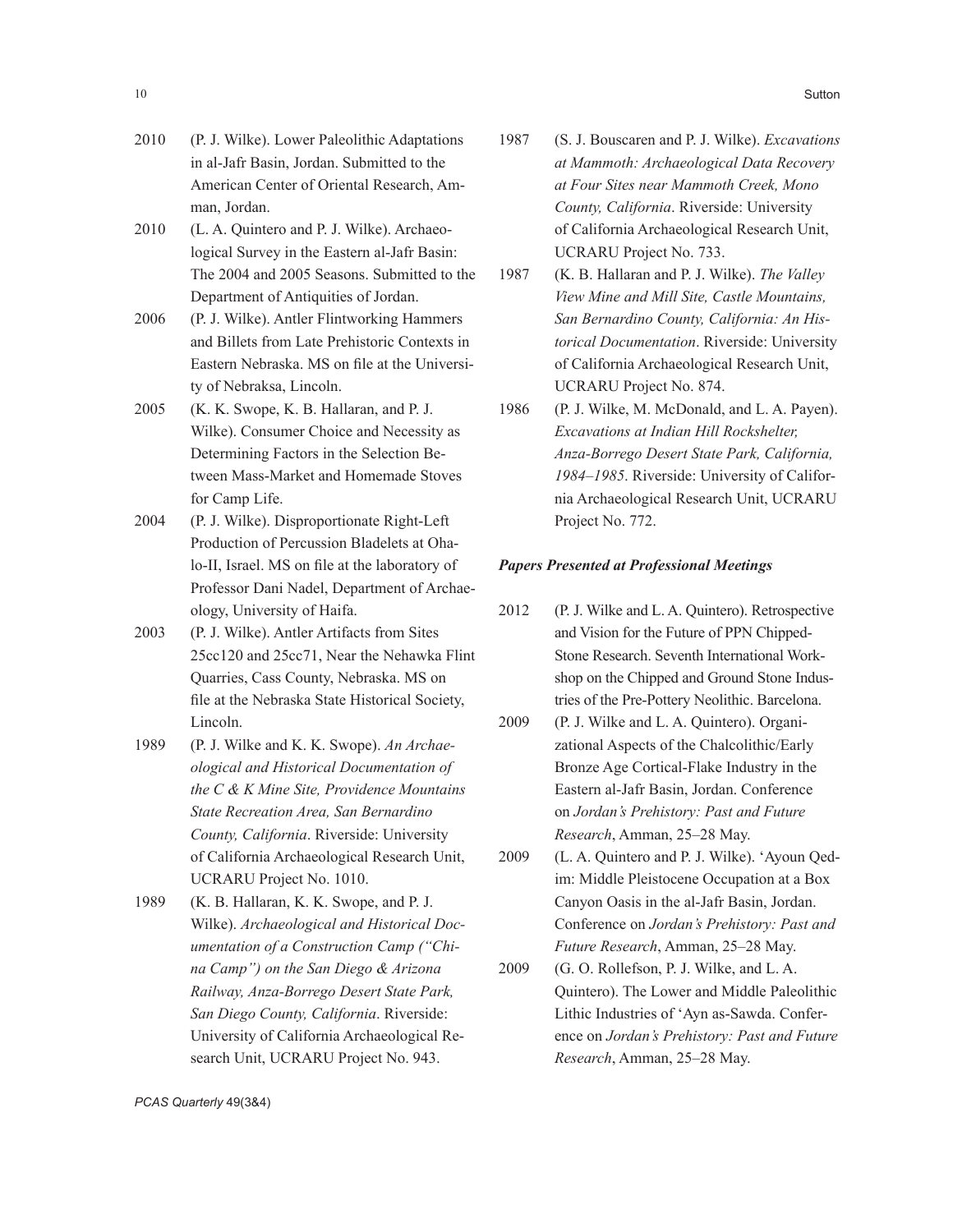- 2009 (G. O. Rollefson, P. J. Wilke, and L. A. Quintero). Neolithic Camp at Bawwabah al-Ghazal in the al-Azraq Wetlands Reserve. Conference on *Jordan's Prehistory: Past and Future Research*, Amman, 25–28 May.
- 2005 (P. J. Wilke, L. A. Quintero, and G. O. Rollefson). Technology, Use-Life History, and Typology of Acheulian Bifaces from 'Ain Soda, Jordan. Annual meeting of the Society for American Archaeology, Salt Lake City.
- 2005 (G. O. Rollefson, P. J. Wilke, and L. A. Quintero). From al-Jafr to el-Kowm: the Lacustrine Corridor and the Acheulian in the Eastern Levant. Annual meeting of the Society for American Archaeology, Salt Lake City.
- 2005 (L. A. Quintero, P. J. Wilke, and G. O. Rollefson). The Acheulian of 'Ain Soda and the al-Jafr Basin, Jordan. Annual meeting of the Society for American Archaeology, Salt Lake City.
- 2005 (K. K. Swope, K. B. Hallaran, and P. J. Wilke). Consumer Choice and Necessity as Determining Factors in the Selection Between Mass-Market and Homemade Stoves for Camp Life. Annual meeting of the Society for California Archaeology, Sacramento.
- 2005 (G. O. Rollefson, L. A. Quintero, and P. J. Wilke). Late Acheulian Variability in the Southern Levant: A Contrast of the Western and Eastern Wings of the Levantine Corridor. Annual meeting of the American Schools of Oriental Research, Washington.
- 2004 (L. A. Quintero and P. J. Wilke). From al-Jafr to el-Kowm: A Broader Perspective on the Lower Paleolithic of the "Levantine Corridor." Annual meeting of the American Schools of Oriental Research, San Antonio.
- 2004 (L. A. Quintero, P. J. Wilke, and G. O. Rollefson). East Jordan Perspectives on the

"Levantine Corridor." Ninth International Conference on the History and Archaeology of Jordan, Petra, Jordan.

- 2004 (P. J. Wilke). Housing and Transport at the Origins of Nomadic Pastoralism. Ninth International Conference on the History and Archaeology of Jordan, Petra, Jordan.
- 2004 (P. J. Wilke, L. A. Quintero, G. O. Rollefson, and H. G. K. Gebel). The Naviform Coreand-Blade Industry in Orthoquartzite at 'Ain Jammam, Jordan. Fifth International Workshop on PPN Chipped Lithic Industries. Fréjus, France.
- 2003 (P. J. Wilke). Home on the Range. Annual meeting of the American Schools of Oriental Research, Atlanta.
- 2003 (L. A. Quintero, P. J. Wilke, and G. O. Rollefson). The Percussion-Blade Industry of the Late Prehistoric al-Jafr Industrial Complex. Annual meeting of the American Schools of Oriental Research, Atlanta.
- 2002 (L. A. Quintero, P. J. Wilke, and G. O. Rollefson). The Jafr Acheulian Assemblages and Pleistocene Lakeshore Levels. Annual meeting of the American Schools of Oriental Research, Toronto, Canada.
- 2002 (K. K. Swope, K. B. Hallaran, P. J. Wilke, and M. McDonald). Dry Placer Mining in the Mojave Desert. Annual meeting of the Kelso Conference on California Desert Archaeology, Red Rock Canyon.
- 2002 An Historical Perspective on Early Archaeological Work in Coachella Valley. Sixth annual symposium on the Archaeology of Coachella Valley, California. Palm Springs.
- 2001 (L. A. Quintero, P. J. Wilke, and G. O. Rollefson). The Acheulean of Fossil Springs Canyon, el-Jafr Basin, Southeastern Jordan. Annual meeting of the American Schools of Oriental Research, Boulder.

*PCAS Quarterly* 49(3&4)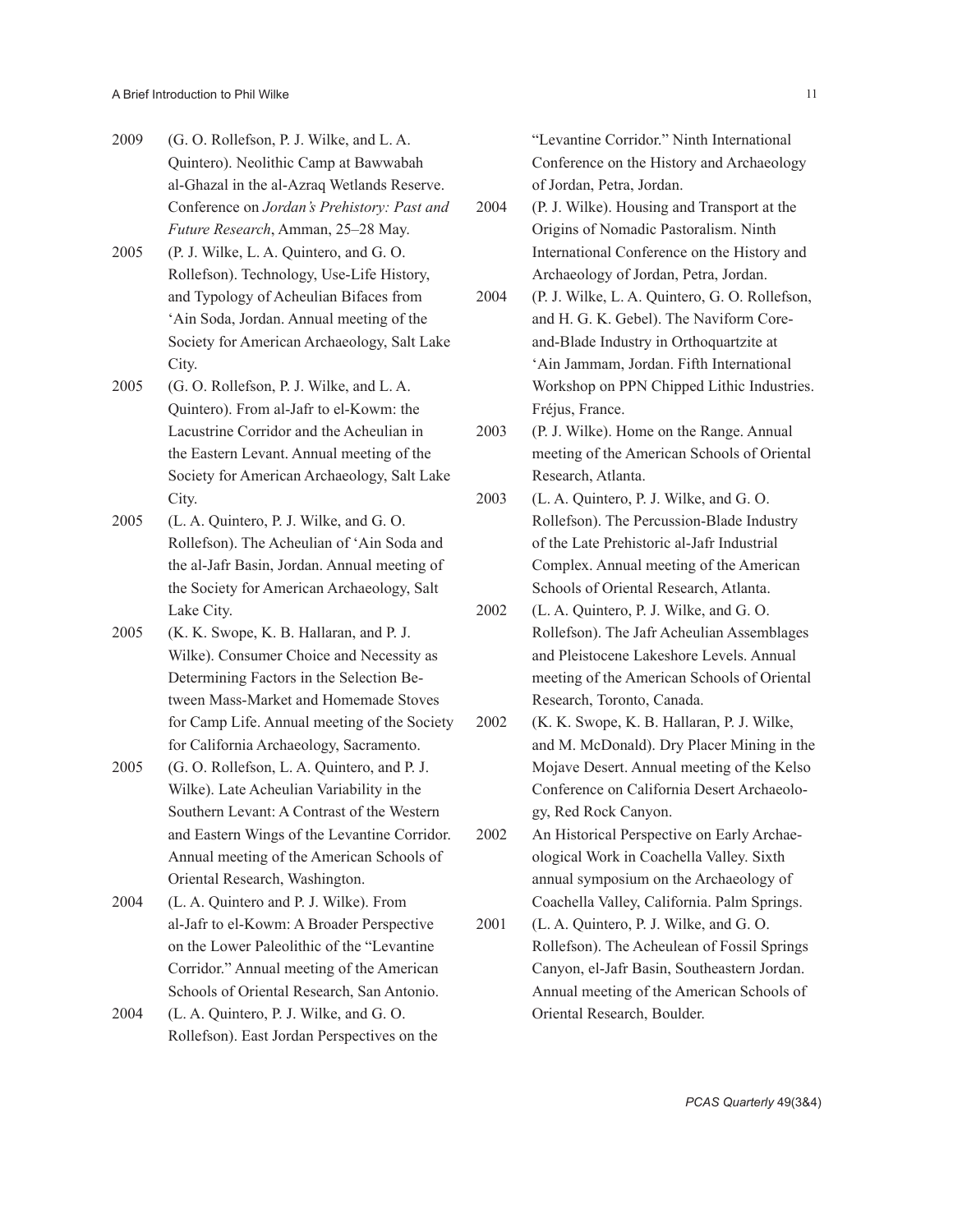- 2001 (P. J. Wilke, L. A. Quintero, and G. O. Rollefson). Evidence of an Enormous Industry for the Production of Tabular Scraper Blanks in the el-Jafr Basin of Southeastern Jordan. Annual meeting of the American Schools of Oriental Research, Boulder.
- 2001 (P. J. Wilke and L. A. Quintero). Cultural and Natural Resources of the Desert Landscape: The Past and Future in Conflict. Invited lecture, University of California, San Diego, Workshop on Jordanian Archaeology, La Jolla.
- 2000 (P. J. Wilke). Early Paleoindian Bifacial Flake-Core Reduction Strategies. Annual meeting of the Society for American Archaeology, Philadelphia.
- 2000 (L. A. Quintero, P. J. Wilke, and G. O. Rollefson). Acheulean Technology: A View from Jordan. Annual meeting of the Society for American Archaeology, Philadelphia.
- 2000 (G. O. Rollefson, P. J. Wilke, and L. A. Quintero). Early Neolithic Hunting and Herding in the Azraq Wetlands, Eastern Jordan. Annual meeting of the American Schools of Oriental Research, Nashville.
- 1999 (K. K. Swope and P. J. Wilke). Small-Scale Mining in the California Deserts. Annual meeting of the Society for California Archaeology, Sacramento.
- 1999 (P. J. Wilke). A Small, Simple, and Highly Portable Device for Folsom Fluting. The Folsom Conference II, Austin, Texas.
- 1999 (L. A. Quintero, P. J. Wilke, and G. Rollefson). Early Holocene Oasis Exploitation at Azraq (Jordan). Annual Meeting of the Society for American Archaeology, Chicago.
- 1998 (P. J. Wilke and L. A. Quintero). Identification of Neolithic Millstone Production Loci and Debitage. Third International Workshop on PPN Chipped Lithic Industries. Venice, Italy.
- 1997 (L. A. Quintero and P. J. Wilke). Technology of Lower Paleolithic Stone Tool Production

in the Azraq Basin, Jordan. Annual Meeting of the American Schools of Oriental Research, Napa, California.

- 1997 (L. A. Quintero and P. J. Wilke). Jafr Basin Archaeological Project, Jordan. Annual Research Day, Department of Anthropology, University of California, Riverside, California. (Poster).
- 1997 (P. J. Wilke, L. A. Quintero, and G. O. Rollefson). Pleistocene Hunters at Azraq Oasis, Jordan. Annual Research Day, Department of Anthropology, University of California, Riverside, California. (Poster).
- 1997 (L. A. Quintero, P. J. Wilke, and J. G. Waines). The Emergence of Domestic Cereals in PPN Economies as Seen from the Sickle Blade Data and Replicative Studies. Symposium: Central Settlements in Neolithic Jordan, Petra/Wadi Musa, Jordan.
- 1997 (P. J. Wilke). Paleo-Indian Bifacial Core Strategies: Some Considerations. The Folsom Workshop: A Conference on Prehistoric Replicative Folsom Knapping, Austin, Texas.
- 1997 (P. J. Wilke). Ancient Fish Weirs of the Salton Basin. First Symposium on the Archaeology of the Coachella Valley, California, La Quinta.
- 1995 (P. J. Wilke, G. F. Carlson, J. D. Reynolds). The Late Prehistoric Percussion-Blade Industry of the Central Plains. Plains Anthropological Conference, Laramie.
- 1995 (P. J. Wilke). Derivation of Bullet-shaped Microblade Cores in Prehistory: Preliminary Results of Experimental Replicative Studies. Second International Workshop on PPN Chipped Lithic Industries, Warsaw, Poland. (Poster).
- 1995 (P. J. Wilke and L. A. Quintero). Pre-Pottery Neolithic Blade Technology and the Origins of Craft Specialization in the Levant. Second International Workshop on PPN Chipped Lithic Industries, Warsaw, Poland.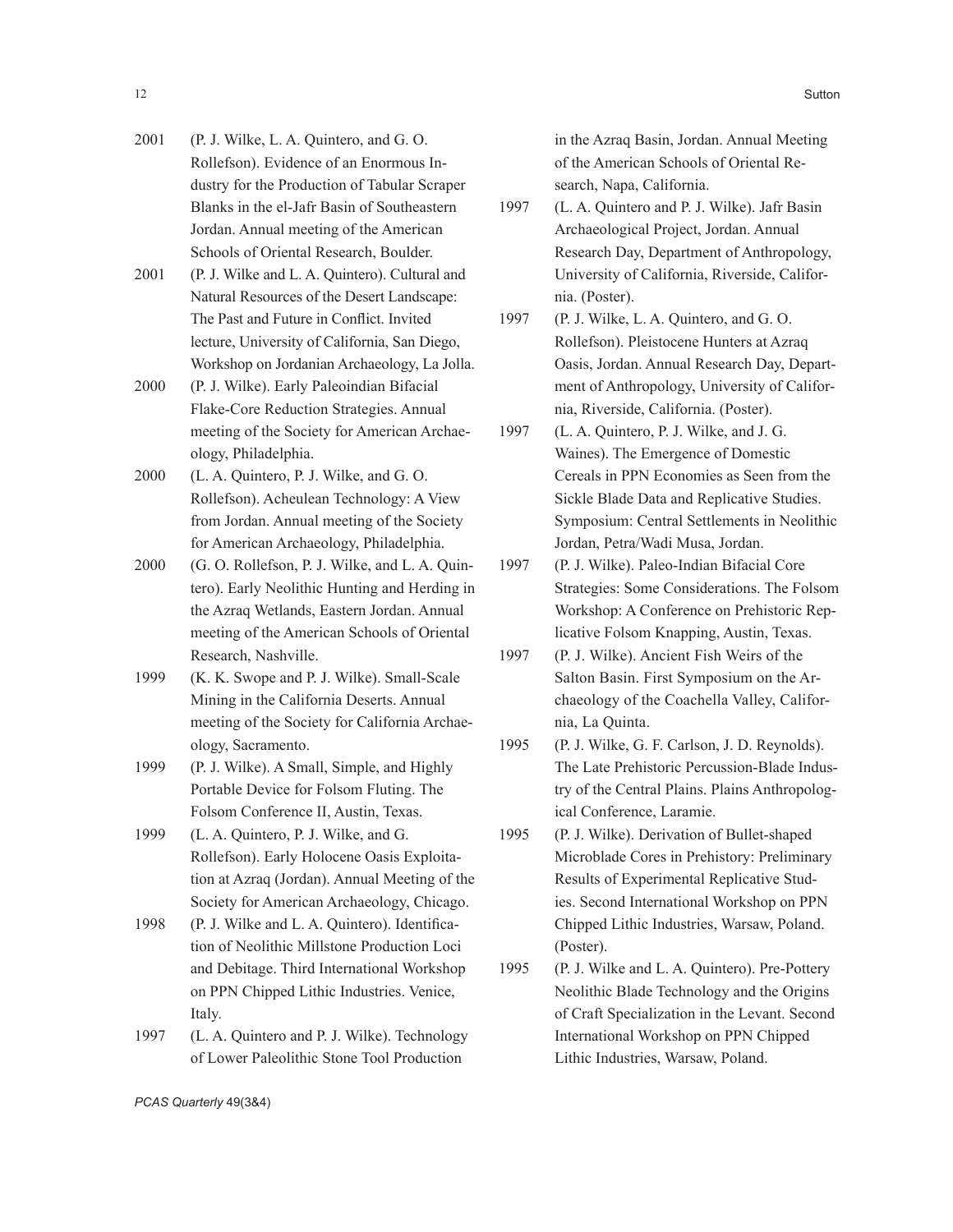- 1995 (L. A. Quintero and P. J. Wilke). Technological Analysis of Debitage from Naviform Core Reduction. Second International Workshop on PPN Chipped Lithic Industries, Warsaw, Poland.
- 1995 (L. A. Quintero and P. J. Wilke). Technological Analysis of Debitage from Naviform Core Reduction. Jalès Conference on Near Eastern Chipped Lithic Industries, Institut de Préhistoire Orientale, Jalès, France.
- 1995 (P. J. Wilke and L. A. Quintero). Archaeological Studies of Millstone Quarries and Production Sites. Jalès Conference on Near Eastern Chipped Lithic Industries, Institut de Préhistoire Orientale, Jalès, France.
- 1994 (P. J. Wilke). Derivation of Bullet-Shaped Microblade Cores in Prehistory. First Annual Faculty/Student Research Day, Department of Anthropology, University of California, Riverside, California. (Poster).
- 1994 (P. J. Wilke). Lithic Technology of the Anzick Clovis Assemblage, Montana. First International Conference on the Late Paleolithic/ Early Neolithic of Eastern Asia and Northern America. Vladivostok, Russia.
- 1994 (J. S. Schneider, P. J. Wilke, and L. A. Quintero). Experimental Replication of the Production of Aboriginal Milling Tools. Mojave Desert Quaternary Research Symposium, Redlands, California. (Poster).
- 1993 (P. J. Wilke and L. A. Quintero). Naviform Core and Blade Technology: Assemblage Character as Determined by Replicative Experiments. First Workshop on PPN Chipped Lithic Industries. Berlin, Germany.
- 1993 (J. S. Schneider, P. J. Wilke, and L. A. Quintero). Experimental Replication of the Production of Aboriginal Milling Implements. Annual Meeting of the Society for American Archaeology, St. Louis. (Poster).
- 1993 (B. S. Arkush, P. J. Wilke, M. C. Hall, and R. E. Parr). Prehistoric Wing-Traps in the

Western Great Basin. Annual Meeting of the Society for American Archaeology, St. Louis. (Poster).

- 1992 (L. A. Quintero, and P. J. Wilke). Replicative Experiments of the Naviform Blade Technology of 'Ain Ghazal. Workshop on Late Pre-Pottery Neolithic to Pottery Neolithic: Recent Research in Jordan. Institute of Archaeology and Anthropology, Yarmouk University, Irbid, Jordan. (In conjunction with the Fifth International Conference on the History and Archaeology of Jordan.)
- 1992 (J. S. Schneider, L. A. Quintero, and P. J. Wilke). Making Metates, Producing Pestles. Annual Meeting of the Society for California Archaeology, Pasadena.
- 1990 (P. J. Wilke and J. J. Flenniken). The Long and the Short of Great Basin Archaic Chronology. Biennial Meeting of the Great Basin Anthropological Conference, Reno.
- 1990 (P. J. Wilke). Technological Observations on Lanceolate Projectile Points from Tulare Lake. Annual Meeting of the Society for California Archaeology, Foster City.
- 1990 (P. J. Wilke, J. J. Flenniken, and T. L. Ozbun). Clovis Technology at the Anzick Site, Montana. Annual Meeting of the Northwest Anthropological Conference, Eugene.
- 1989 (P. J. Wilke and L. A. Payen). A Nearly Complete Atlatl Dart from a Lava Tube at Pisgah Crater. Fourth Kelso Conference on Mojave Desert Prehistory, Amboy.
- 1989 (P. J. Wilke and S. Thompson). Waterfowl Decoys and Waterfowling in Aboriginal Western United States. Annual Meeting of the Society of Ethnobiology, Riverside.
- 1989 (P. J. Wilke and R. A. Hicks). Design and Function of an Aboriginal Pronghorn Trap. Annual Meeting of the Society of Ethnobiology, Riverside. (Poster).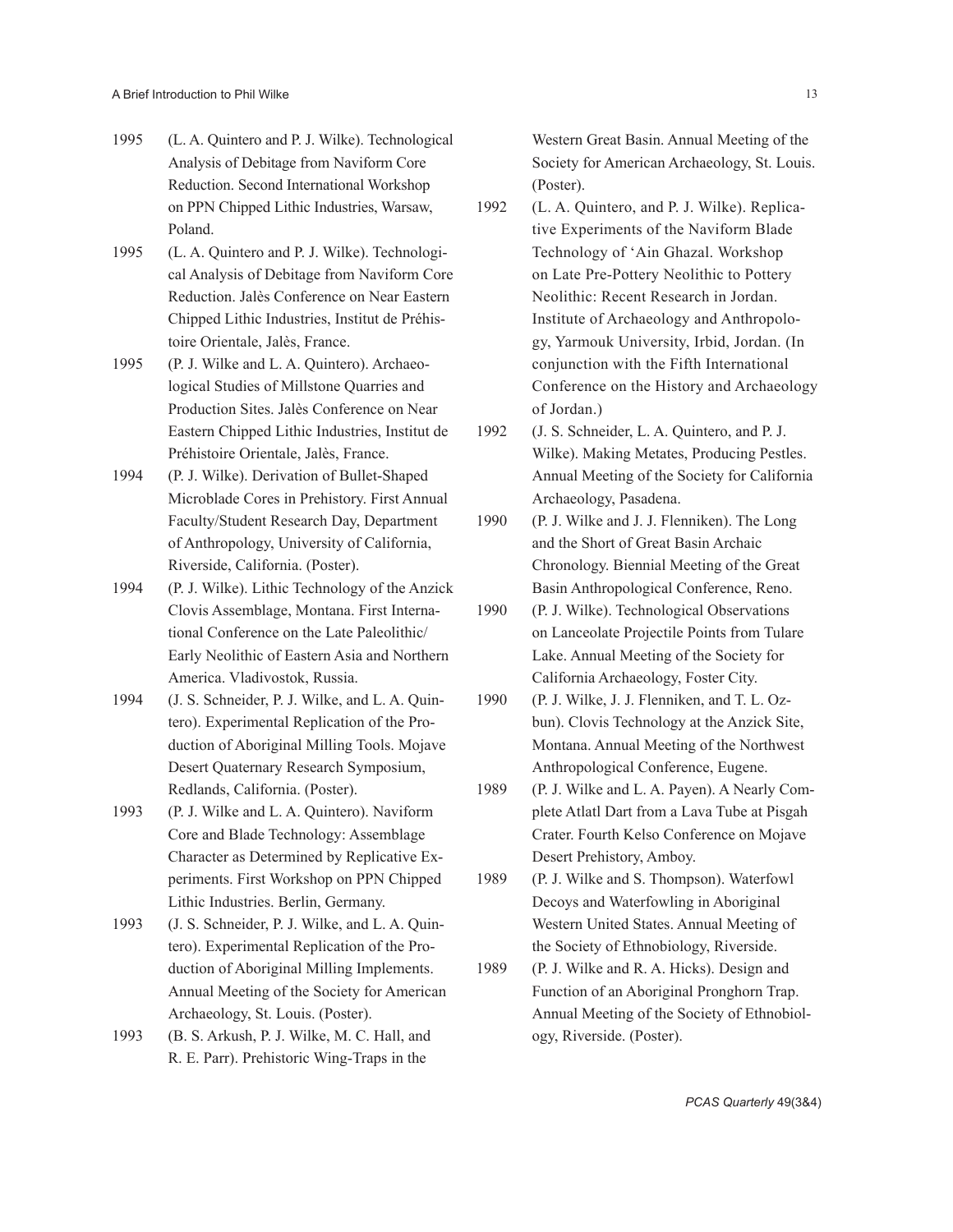- 1988 (P. J. Wilke). Bow Staves Harvested from Juniper Trees by Indians of Nevada. Biennial Meeting of the Great Basin Anthropological Conference, Park City.
- 1988 (P. J. Wilke and J. J. Flenniken). Experimental Reduction of a Bifacial Core. Biennial Meeting of the Great Basin Anthropological Conference, Park City.
- 1988 (P. J. Wilke and A. B. Schroth). CA-SBr-5872: A Lithic Raw Material Prospect in the Castle Mountains, San Bernardino County, California. Third Kelso Conference on Mojave Desert Prehistory, Nipton.
- 1986 (P. J. Wilke and J. J. Flenniken). The Flaked Stone Assemblage from Hogup Cave, Utah: Implications for Prehistoric Lithic Technology and Culture History in the Great Basin. Biennial Meeting of the Great Basin Anthropological Conference, Las Vegas.
- 1986 (P. J. Wilke). Aboriginal Game Drive Complexes at and Near Whisky Flat, Mineral County, Nevada. Biennial Meeting of the Great Basin Anthropological Conference, Las Vegas.
- 1985 (B. S. Arkush and P. J. Wilke). A Lithic Assemblage from Whisky Flat, Mineral County, Nevada. Annual Meeting of the Society for California Archaeology, San Diego.
- 1985 (P. J. Wilke and C. H. Rector). A Reconsideration of Prehistoric Rock Art in the Coso Range, Inyo County, California. Annual Meeting of the Society for California Archaeology, San Diego.
- 1985 (P. J. Wilke). The Indian Hill Rockshelter, Anza-Borrego Desert State Park. Annual Meeting of the Society for California Archaeology, San Diego.
- 1984 (P. J. Wilke and C. H. Rector). A Reconsideration of Prehistoric Rock Art in the Coso Range, Inyo County, California. Biennial Meeting of the Great Basin Anthropological Conference, Boise.
- 1984 (P. J. Wilke and S. J. Bouscaren). Excavations at Mammoth: Archaeological Data Recovery at Four Sites Near Mammoth Creek, Mono County, California. Biennial Meeting of the Great Basin Anthropological Conference, Boise.
- 1983 (P. J. Wilke and C. H. Rector). A Reconsideration of Prehistoric Rock Art in the Coso Range, Inyo County, California. Annual Meeting of the American Rock Art Research Association, Price.
- 1981 (P. J. Wilke). The Significance of Ecological Data in Archaeological Reconstructions. Symposium on Law Enforcement in Archaeology, U.S. Bureau of Land Management, Riverside.
- 1979 (P. J. Wilke). Prehistoric Weir Fishing on Recessional Shorelines of Lake Cahuilla, Salton Basin, Southeastern California. Eleventh annual symposium of the Desert Fishes Council, Death Valley.
- 1978 (P. J. Wilke). The Ancient Stone Fish Weirs of the Salton Basin, California. Annual Meeting of the Society for American Archaeology, Tucson.
- 1976 (H. W. Lawton, P. J. Wilke, M. DeDecker, and W. M. Mason). Agriculture Among the Paiute of Owens Valley. Annual Meeting of the Southwestern Anthropological Association, San Francisco.
- 1976 (P. J. Wilke). Late Prehistoric Human Ecology in Coachella Valley, California. Biennial Meeting of the Great Basin Anthropological Conference, Las Vegas.
- 1974 (P. J. Wilke). Preliminary Notes on Shell Beads in the Salton Basin. Annual Meeting of the Society for California Archaeology, Riverside.
- 1974 (P. J. Wilke). Rethinking the Ancient Stone Fish Traps of the Salton Basin. Annual Meeting of the Society for California Archaeology, Santa Monica.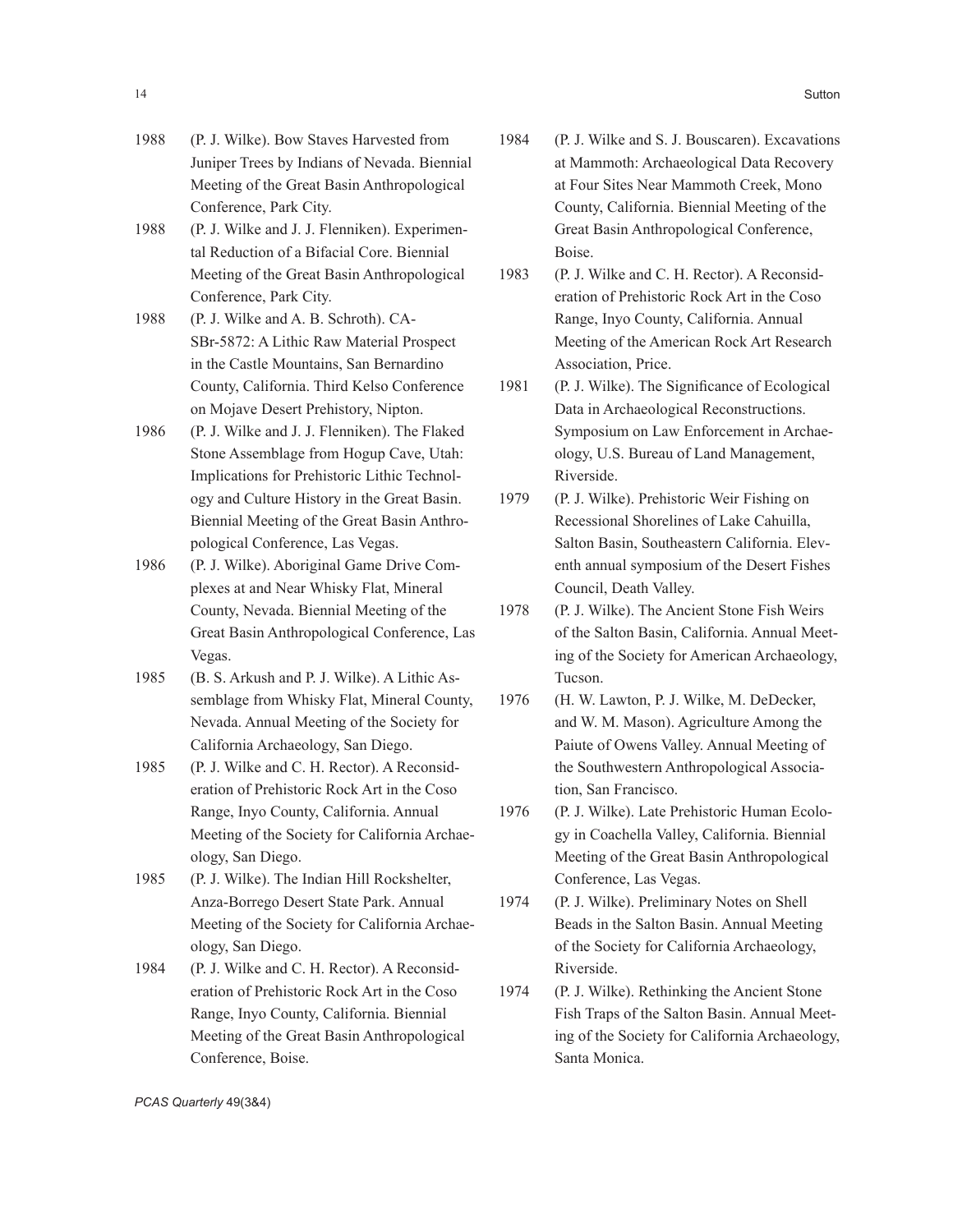- 1974 (P. J. Wilke). Late Prehistoric Human Ecol ogy in the Salton Basin, California. Biennial Meeting of the Great Basin Anthropological Conference, Carson City.
- 1973 (P. J. Wilke). Recent Large-Scale Environ mental Change in the Salton Basin, Cali fornia. Annual Meeting of the Society for American Archaeology, San Francisco.
- 1972 (P. J. Wilke). Late Prehistoric Change in Land Use Patterns at Perris Reservoir. Annual Meeting of the Southwestern Anthropological Association, Long Beach.
- 1972 (P. J. Wilke, T. F. King, and R. Bettinger). Ancient Hunters of the Far West? Biennial Meeting of the Great Basin Anthropological Conference, Salt Lake City.
- 1971 (P. J. Wilke, R. L. Bettinger, T. F. King, and J. F. O'Connell). Harvest Selection and Do mestication in Seed Plants. Annual Meeting of the Society for American Archaeology, Norman.